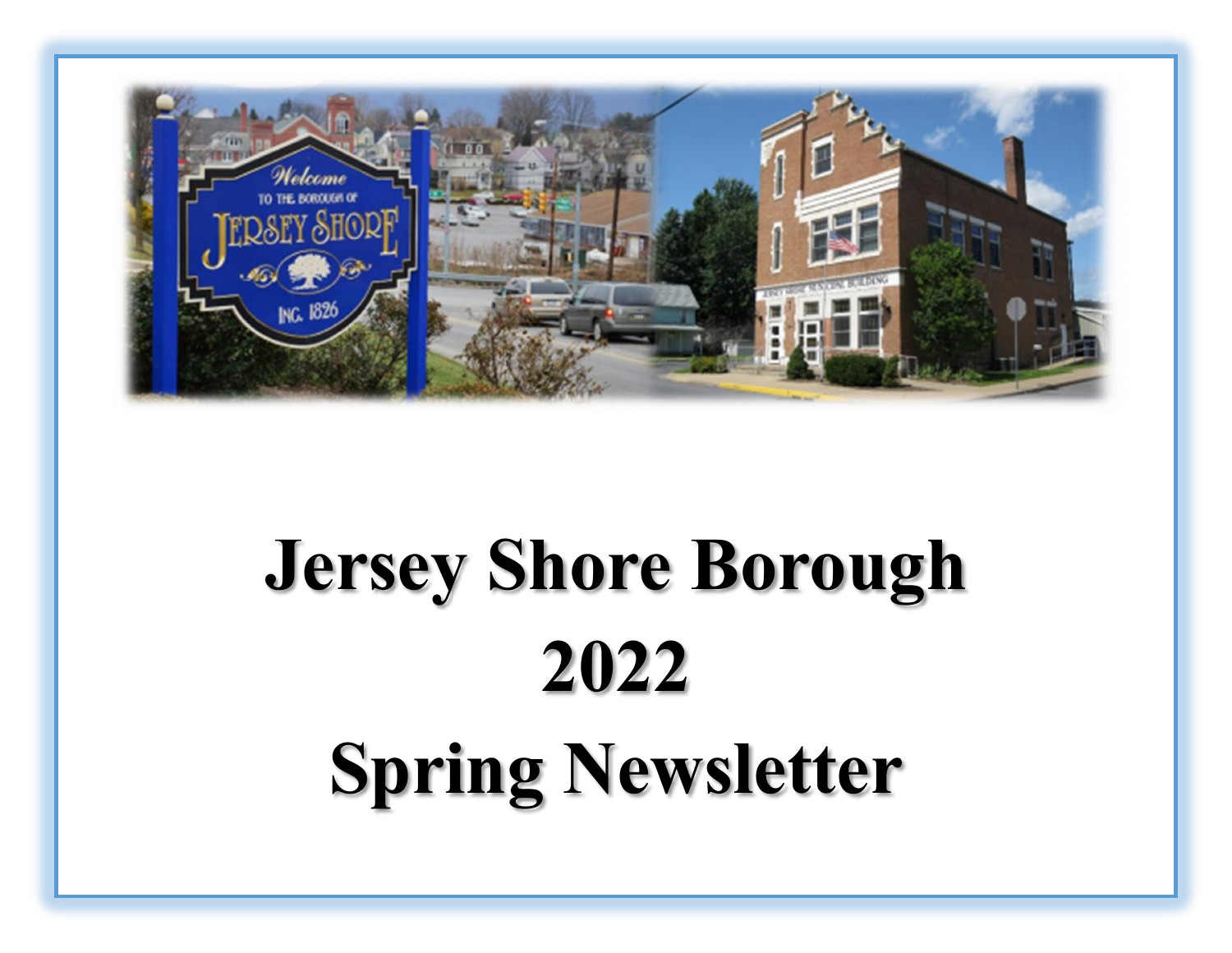### Zoning, Codes & Planning

**Permits**: Permits are required for everything except painting, wall coverings, and floor coverings. Residents are required to complete an application form prior to a permit being issued. To make an appointment, please contact Jim Douty by calling 570-398-0104.

**Grass, Weeds & Other Vegetation**: Under the International Property Maintenance Code, grass, weeds, or other vegetation that is not edible may not grow to exceed a height of eight (8) inches. **No person shall willfully cast, blow, or otherwise deposit upon any street, alley or sidewalk any grass, weeds, vegetation, including but not limited to lawn clippings.** 

**Garbage/Rubbish**: Under the International Property Maintenance Code all exterior properties shall be free from any accumulation of rubbish and garbage and shall be disposed of in a clean and sanitary manner in approved leakproof, covered containers. The owner of every dwelling shall supply an approved leakproof, covered outside garbage container.

**Yard Sales**: No person shall conduct a yard sale over a period of time in excess of 48 hours or place a sign advertising a yard sale on a utility pole, telephone pole, street, alley, sidewalk or public property. Signs can be placed on the community bulletin board located at 232 Pennsylvania Avenue no more than 72 (seventy-two) hours prior to the commencement of the yard sale and shall be removed within 24 (twenty-four) hours after the conclusion of the yard sale.

**Dumpsters**: A dumpster may not be placed on any Borough Street without obtaining a permit from the Borough Office 48 hours **prior** to the dumpster being placed. Dumpsters must be covered, display two reflective devices on all four corners, surrounded by orange traffic cones, and lighted lanterns of red/amber during periods of darkness.

**Signs**: PennDOT regulations prohibit signs to be placed on the bridge crossing Rails to Trails on Bridge Street. Any signs posted will be removed by the Codes Officer.

*Nothing in this section shall be construed as a full Ordinance. A full text copy of all Ordinances and the IPMC above are available at the Borough Office.*

### Rental Inspection Ordinance

In 2013, Jersey Shore Borough Council adopted the Rental Inspection Ordinance, Ordinance 2013-08 to promote the safe and sanitary conditions of rental housing; maintain and increase property values throughout the Borough; reduce deteriorating rental housing; preserve neighborhoods and quality of life; and encourage owner and renter responsibility for the condition of rented properties. All properties designated as offering rental space in the Borough are required to obtain a Rental Unit Occupancy License for all existing properties currently being rented and for any new properties before they are offered for rent. If you own a property in the Borough which is offered for rent, you will receive a letter from the Central Keystone Council of Government (CKCOG) indicating when your property is due for registration. You will need to complete a Rental Property Application and Registration Statement for each building you own and pay a registration fee of \$50 per unit, which will be billed to you annually. Each property will be required to be inspected every four (4) years. If your annual fees are up to date, you will not be billed for the inspection fee. If there are complaints regarding the rental unit, the Code Officer can require an inspection at any time, upon reasonable notice. If an inspection is required due to a complaint, the property owner will be billed at the CKCOG hourly rate. If the unit(s) are found to meet all applicable codes, you will receive a letter stating your property is in compliance and a Certificate of Inspection placard. However, if there are any issues with your property, you will receive a letter listing the items that did not pass inspection and the time frame you have to repair those items. Once you have completed the repairs to the items that did not pass inspection, you will be required to contact CKCOG to have the property inspected again. Once your property has passed all inspections, you will receive a sticker for the current year to place on your Certificate of Inspection placard. If you have any questions, please contact Ashley at the Borough Office or Meagan at the Central Keystone Council of Governments at 570-522- 1326.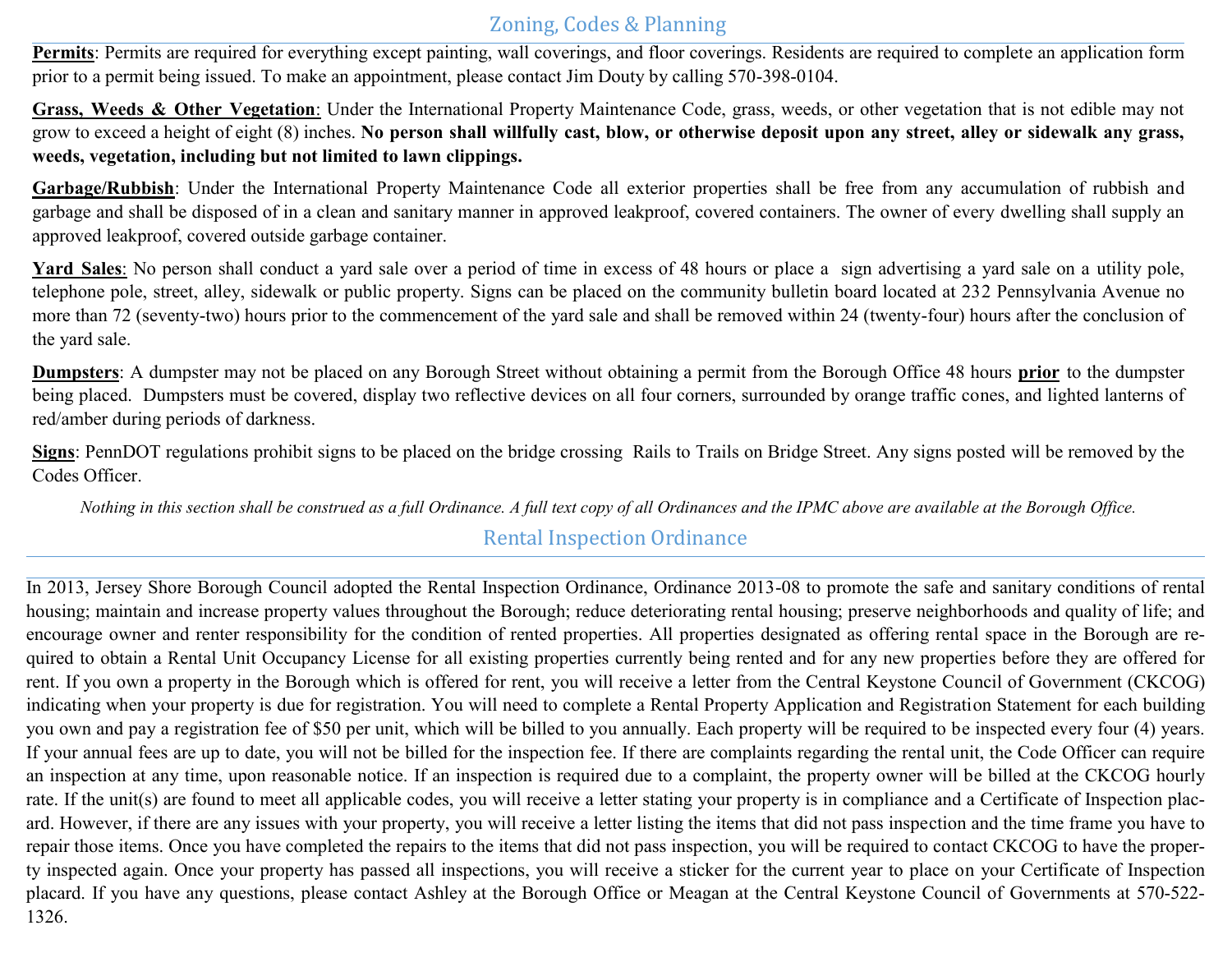### Announcements

**Community Bulletin Board** - The Community Bulletin Board is located in the grassy area near the recycling center on N. Pennsylvania Avenue.

**Recycling Center** - N. Pennsylvania Avenue - is a full service recycling center. Single-stream recycling may be available through your trash hauler.

**Owner-Occupied Housing Rehabilitation Program** - Homeowners in the Borough who meet certain income guidelines may be eligible for assistance with home repairs through the Rehabilitation Program. Please contact SEDA –COG at 800-326-9310 x 7252. Contractors are invited to register to be on the bidding list. Please contact SEDA-COG for more information.

Brush Area:

Residents of the Borough can sign out the key from the Borough Office Monday - Friday from 8:00 a.m. to 3:00 p.m. Residents must have their vehicles loaded before signing out the key and the key must be returned between each load, if more than one load is required. You must present your driver's license to sign out the key.

April through June and September through November the brush area is open from 8:00 a.m. to 12:00 p.m. on Saturdays. No key is needed, but you must have your driver's license.

### **1st Ward:** Dennis Thompson—570-220-3199

Denise Robbins—570-398-7349

#### **2nd Ward:**

Janet Barnhart - 570-398-4532

Barbara Schmouder, Council Vice President - 570-398-0125

### **3rd: Ward:**

Sean Simcox, Council President- 570-398-3443

Dick Delaney - 570-220-0546

### **4th Ward:**

Scott Bierly - 570-660-8542

Steve Kanski—386-624-2211

### **Mayor:**

Sally Ann Combs - 570-974-1467

### Street Sweeping

Street sweeping is scheduled for the week of April 18 - 22, 2022.

First Ward - April 18, 19 Second Ward - April 19, 20 Third Ward - April 20, 21 Fourth Ward - April 21, 22

If you have any questions, please do not hesitate to contact the Borough Office at 570-398-0104.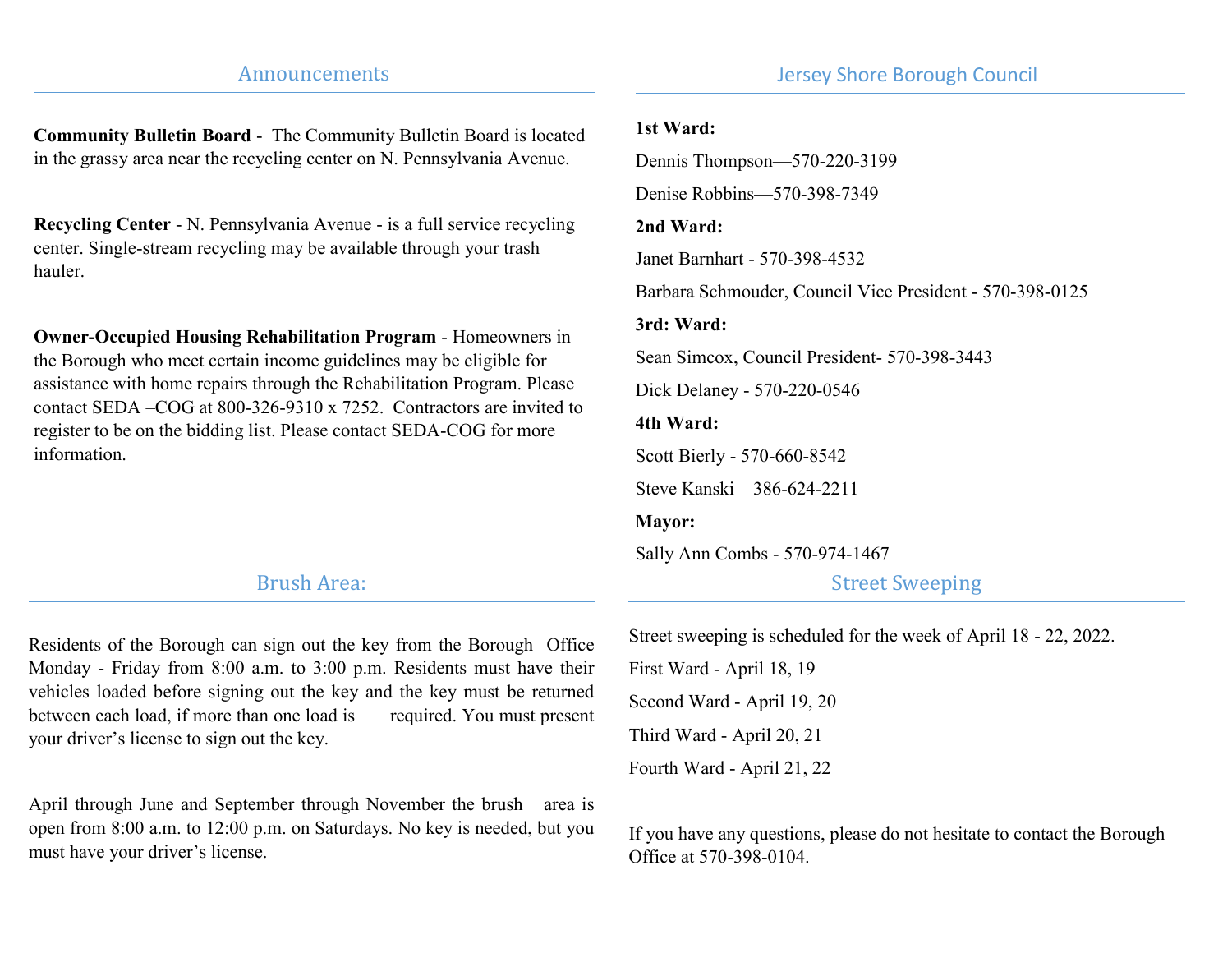

### Borough Council Meetings

Community Events

| Council Meetings are held the second Monday of every month at<br>7:00 p.m. and are open to the public.                                                     |             | 6 <sup>th</sup> Annual Jacob's Bike Safety Fair - May 7, 2022                                                            |
|------------------------------------------------------------------------------------------------------------------------------------------------------------|-------------|--------------------------------------------------------------------------------------------------------------------------|
| 2022 Meetings                                                                                                                                              |             |                                                                                                                          |
| May 9                                                                                                                                                      | June 13     | Jersey Shore Community Pool Opening Day - Date TBA                                                                       |
| July 11                                                                                                                                                    | August 8    |                                                                                                                          |
| September 12                                                                                                                                               | October 10  | Christmas in July - Date TBA                                                                                             |
| November 14                                                                                                                                                | December 12 |                                                                                                                          |
| The Borough will advertise any and all Special Meetings or Work<br>Sessions that may be held throughout the year in a newspaper of<br>general circulation. |             | Residential Tire Collection Event - May 13-14, 2022                                                                      |
|                                                                                                                                                            |             | (Residents are allowed to bring up to 12 car or light truck tires free of charge<br>(with/without rims)                  |
|                                                                                                                                                            |             | National Night out - August 2, 2022                                                                                      |
| <b>Committee/Commission Meetings</b><br>Meetings held in Borough Council Chambers                                                                          |             | Please check our website for upcoming events and announcements at<br>www.jerseyshoreboro.org<br><b>Jersey Shore Pool</b> |
| Police Commission: First Monday of every month at 6:30 p.m.<br>(September - First Thursday)                                                                |             | Pool memberships and daily rates are available at the Borough<br>Office.                                                 |
| Recreation Committee: First Thursday of every month at 6:30                                                                                                |             | Adult Swim - 11:00 a.m. to 12:00 p.m. daily                                                                              |
| p.m.                                                                                                                                                       |             | Other swimming programs/activities to come such as Mommy/<br>Daddy & Me swim, Diving class, and more!                    |
| Codes Committee: First Wednesday of every month at 6:30 p.m.,<br>as needed                                                                                 |             | Please contact Bonnie Messersmith at the Borough Office for more                                                         |

details.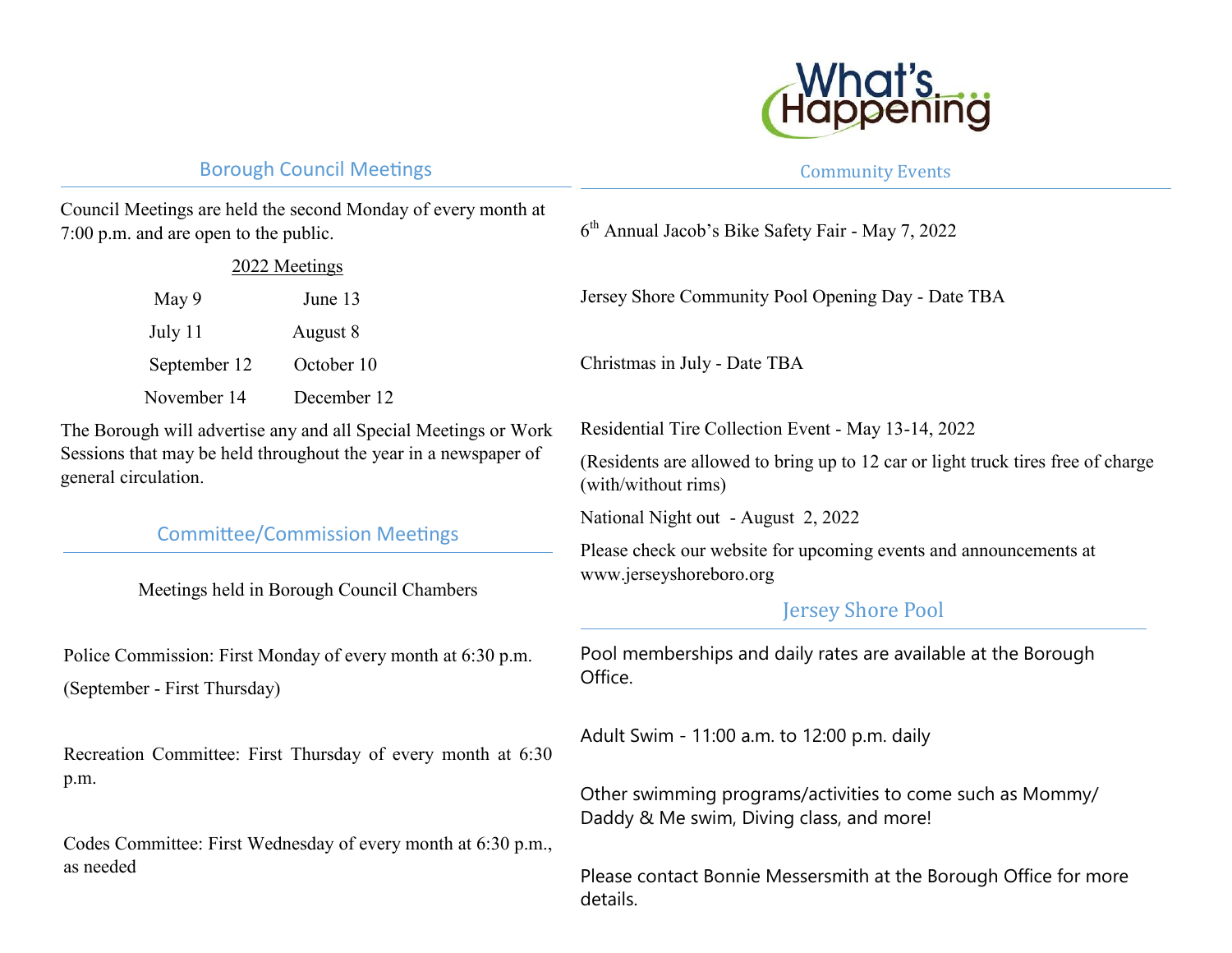# The Shore Spotlight

Borough Manager's Corner

As Borough Manager, it is my privilege to serve the citizens of Jersey Shore as well as the Borough Council. In the role of Borough Manager, the ever-present goal is to serve the needs of all the residents of the Borough while maintaining an efficient system based on fiscal responsibility. This includes administering the daily operations of the Borough and investing in the Borough for future growth and economic development. With the support of the Council, the Borough is in the process of implementing several major developments plans. The first of these is the beginning phases of the Active Transportation Plan, which connects the entire Borough to the Rail to Trails system. This summer, it is the goal of the Borough to start the trail connector work, connecting Alleghany Street to the DCNR parking lot on Railroad Street; this work is being funded through grants provided by the State. The Borough is also looking at updating the Thompson Street Rec Field, which would include an Inclusive Playground, redoing the Basketball Courts, parts of the Walking Trail, and the Park parking lot. The Borough is in the process of applying for grants for this project and will be using American Rescue Funds, along with local support from Businesses and Organizations. The Inclusive playground is the vision of the Jersey Shore Rec Committee, and they will be working alongside the Borough to bring both the Active Transportation Plan and the Thompson Rec Field, work to completion.

Along with the projects, the Borough will continue to invest in the Borough infrastructure by implementing several road projects this year. The Borough is currently quoting the road paving projects this year and is looking to continue implementing our five-year paving plans with the goal of paving Locust Street and Kerr Avenue this year. Other improvements will include putting a new drainage system on Wye Alley and McClintock Alley around the YMCA to get those roads ready for reconstruction and paving in the near future. Lastly, the bridge on Wilson Street will be completed by this fall, which was accomplished by joining with the county's Bridge Bundling Program and will replace one of several bridges in the Borough that requires attention.

At the Borough office, there is always a project in the works with the goal of improving the Borough for future generations. If you would ever like to discuss the projects or concerns, please feel free to schedule a meeting with me at any time by contacting the Borough Office. We look forward to a great year, and are very excited about the coming events and increased development in the Borough.

Sincerely,

Borough Manager Cody L. Hoover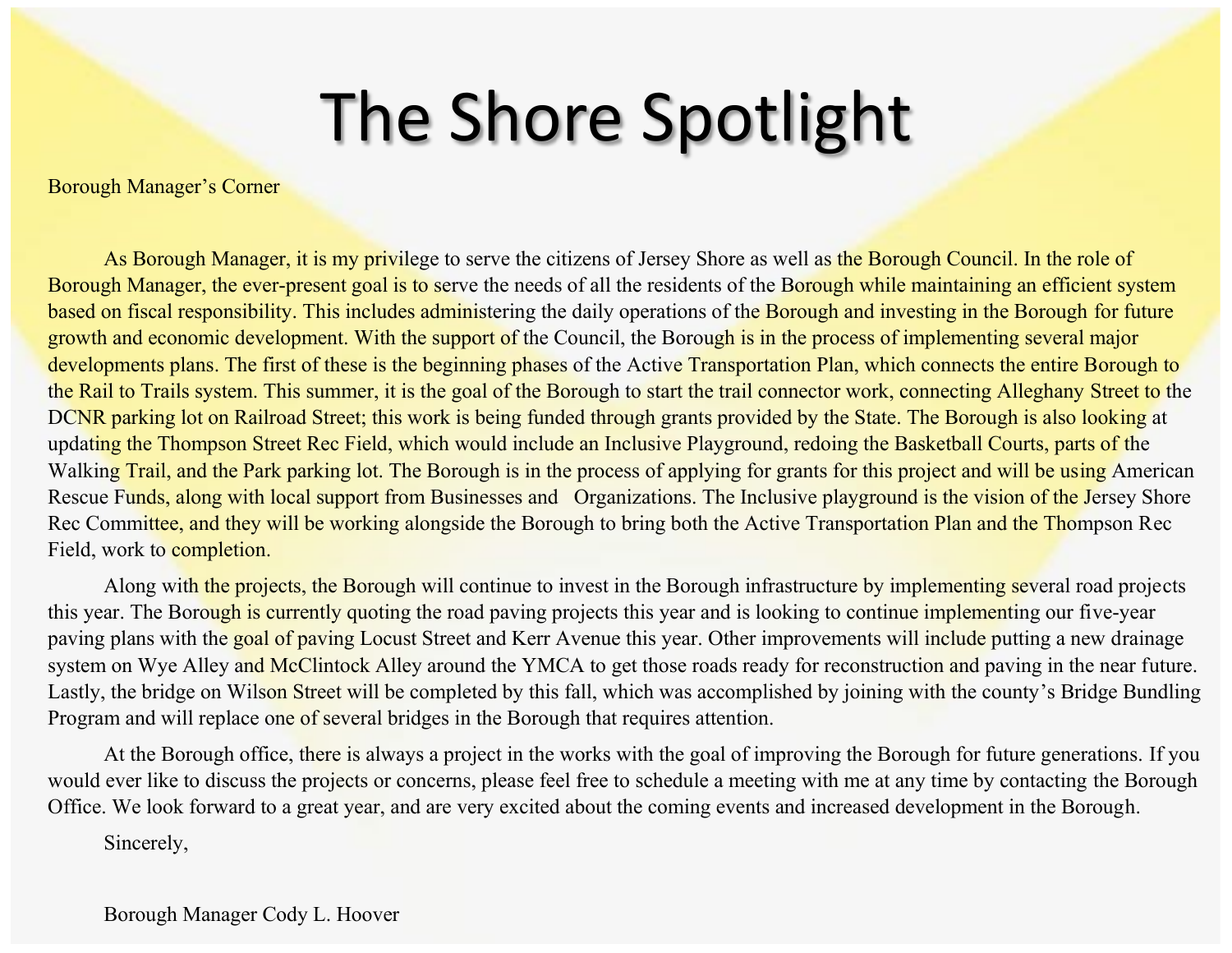## Jersey Shore Resources



### **Transform Jersey Shore Area 2022**

Homeowner applications are available at the JS Library. JS and Avis Post Offices, the New Love Center Café and Pastry, STEP office, YMCA and Borough office.

Applications need to be completed by June 3, 2022. The work week will be August 1-5, 2022.

For more information, or to volunteer please call: (570) 398-1509 or (570) 916-1487



Greater Hope Care Center is one of the over 2,700 life-affirming pregnancy care/resource centers in our nation. And did you know that we are right in the heart of Jersey Shore located at 224 South Broad Street? We are volunteer driven and donation based. All of our services are free, including pregnancy tests in addition to the provision of necessities for mom and her baby like diapers and clothes, parenting classes and life skill mentoring curriculum.

Greater Hope Care Center is so important because we provide an alternative to abortion. We help moms navigate the system, support them with material aid, connect them with community programs and fill in the gaps where needs exist.

You matter! That's why all our clients are served without regard to age, race, income, nationality, religious affiliation, disability or any other circumstances. Everyone that walks through our doors, calls, texts or reaches out to us will always be treated with kindness, compassion, and in a caring manner. That's our promise to you! Let us help give you some perspective about the situation you face. Call our 24/7 hope-line. Let's talk.